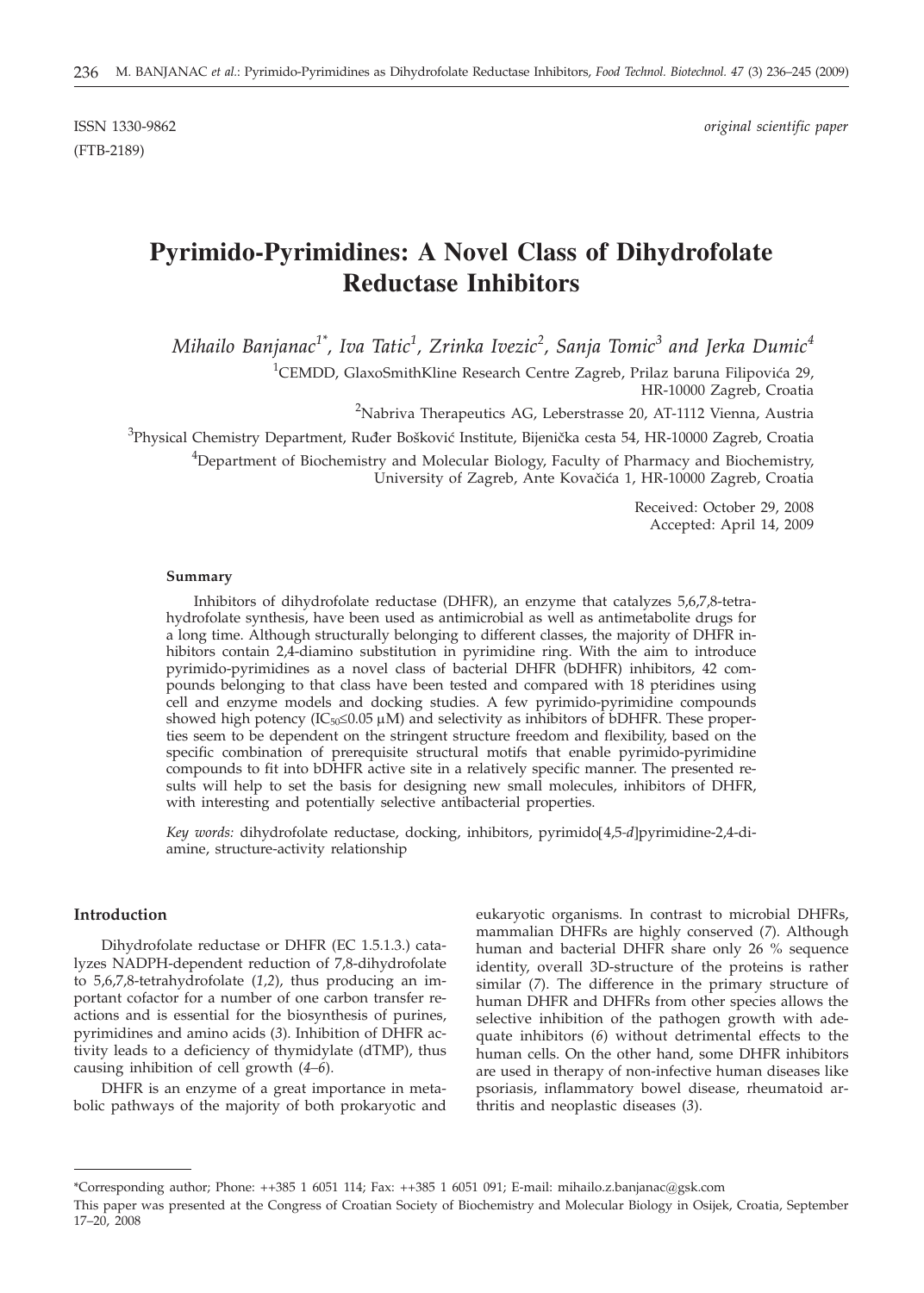The majority of DHFR inhibitors which are currently in use or being under investigation are derivates of folic acid having 2,4-diamino substitution in pyrimidine ring and structurally belong to different classes (pyrimidines, pteridines, quinazolines, pyrido-pyrimidines) (*1,5*) (Fig. 1). Reports on the interactions of DHFR inhibitors with the active site of DHFR from different species suggest that 2,4-diaminopyrimidine ring acquires common binding interactions through the protonated N1 and 2-amino groups (*1*).



**Fig. 1.** The majority of DHFR inhibitors are derivates of folic acid. Core structures of the main classes of DHFR inhibitors containing 2,4-diamino substituted pyrimidine ring are presented

DHFR inhibitors are structurally divided in two classes – classical antifolates, which are structural analogues of folic acid bearing glutamate moiety in the distal part of the molecule, and non-classical antifolates, which are lipophilic analogues of folic acid, lacking the glutamate residue (*3,5*).

The aim of this study is to introduce pyrimido-pyrimidines as a novel class of bacterial DHFR (bDHFR) and in that way to set the basis for finding the inhibitor with improved properties compared to the currently available (trimethoprim, pyrimethamine, proguanil) or investigated (iclaprim, brodimoprim) drugs. Here 60 compounds are presented, chosen from the in-house compound library on the basis of the structural similarities to the known non-classical DHFR inhibitors. They were tested for potency and selectivity for bacterial (*Escherichia coli*) and human DHFR.

## **Materials and Methods**

#### *Chemicals and enzymes*

All chemicals were of analytical grade and, if not stated otherwise, were purchased from Sigma (USA). Human DHFR enzyme was purchased from Sigma (USA). *E. coli* DHFR enzyme was kindly provided by J. J. Clement (Essential Therapeutics, Waltham, MA, USA).

### *Test compounds*

The compounds structurally belonging either to pyrimido[4,5*-d*]pyrimidine-2,4-diamine or 2,4-pteridinediamine class were selected from the in-house library. In pyrimido[4,5*-d*]pyrimidine class of compounds the bridge area is composed of N-C moiety linked at the position 7, while in pteridinediamine class, there is C-N moiety at position 6. Purity of the compounds was determined to be >95 % detected by HPLC/MS. All compounds were initially dissolved in DMSO and subsequently diluted with the culture medium to the final concentration prior to use.

# *DHFR activity assay*

The method used to determine DHFR activity was modified according to the standard one (*8*). Briefly, the enzyme activity was measured by monitoring the absorbance at 340 nm of the reaction mixture containing 20 nM DHFR, the tested compound (in the concentrations ranging from  $0.1$  nM up to  $100 \mu$ M), dihydrofolic acid 100 μM, NADPH 200 μM, and mercaptoethanol  $5 \text{ mM}$  in Hepes buffer 100 mM, pH=7.0, at 37 °C. The concentrations of the test compound required to reduce DHFR activity by 50 % ( $IC_{50}$ ) were determined by semilogarithmic plots of the data yielding normal sigmoidal curves using GraphPad Prism (v. 4.0 for Windows; GraphPad Software Inc., San Diego, CA, USA).

## *Bacteria and cell line culture*

*E. coli* IMPA and *E. coli* ET003 were kindly provided by J. J. Clement (Essential Therapeutics, USA). *E. coli* IMPA strain (imp4213::tn10) (*9*) is a highly permeable strain of *E. coli* MG1655 (*10*). *E. coli* ET003 is highly permeable strain of *E. coli* LH18 strain, which is *dhfr*- strain of *E. coli* MG1655. *E. coli* ET003 strain was made using parent strain *E. coli* LH18 (*11*) and transduced using P1 lysate made on *E. coli* IMPA (imp4213::tn10). Bacteria were grown in Luria Bertani (LB) medium, under the standard conditions.

Human acute monocytic leukemia cell line THP-1 (ATTC TIB-202) was obtained from ATCC (Manassas, VA, USA) and asynchronously grown (37  $\degree$ C, 5  $\degree$  CO<sub>2</sub>, relative humidity 5 %) in RPMI 1640 medium supplemented with fetal bovine serum (10 %), penicillin G (100  $U/mL$ ), streptomycin-sulphate (100 µg/mL), amphotericin B (250 ng/mL) and plasmocin (2.5  $\mu$ g/mL) (all purchased from Gibco, Grand Island, NY, USA).

## *MIC determination*

Microdilution MIC (minimal inhibitory concentration) determination was performed as recommended by the National Committee for Clinical Laboratory Standards (NCCLS) (*12*). The growth inhibitory properties of the test compounds were determined by a twofold serial dilution method – for each compound the series of the solutions whose concentrations differed by a factor of two were prepared, to each solution a fixed amount of the previously prepared test culture was added and the mixture was incubated at 37 °C overnight. Antibacterial activity of each compound was expressed as its MIC, *i.e.* the lowest concentration that just inhibited bacterial growth. Each concentration of the compounds was tested in duplicate and in two independent experiments.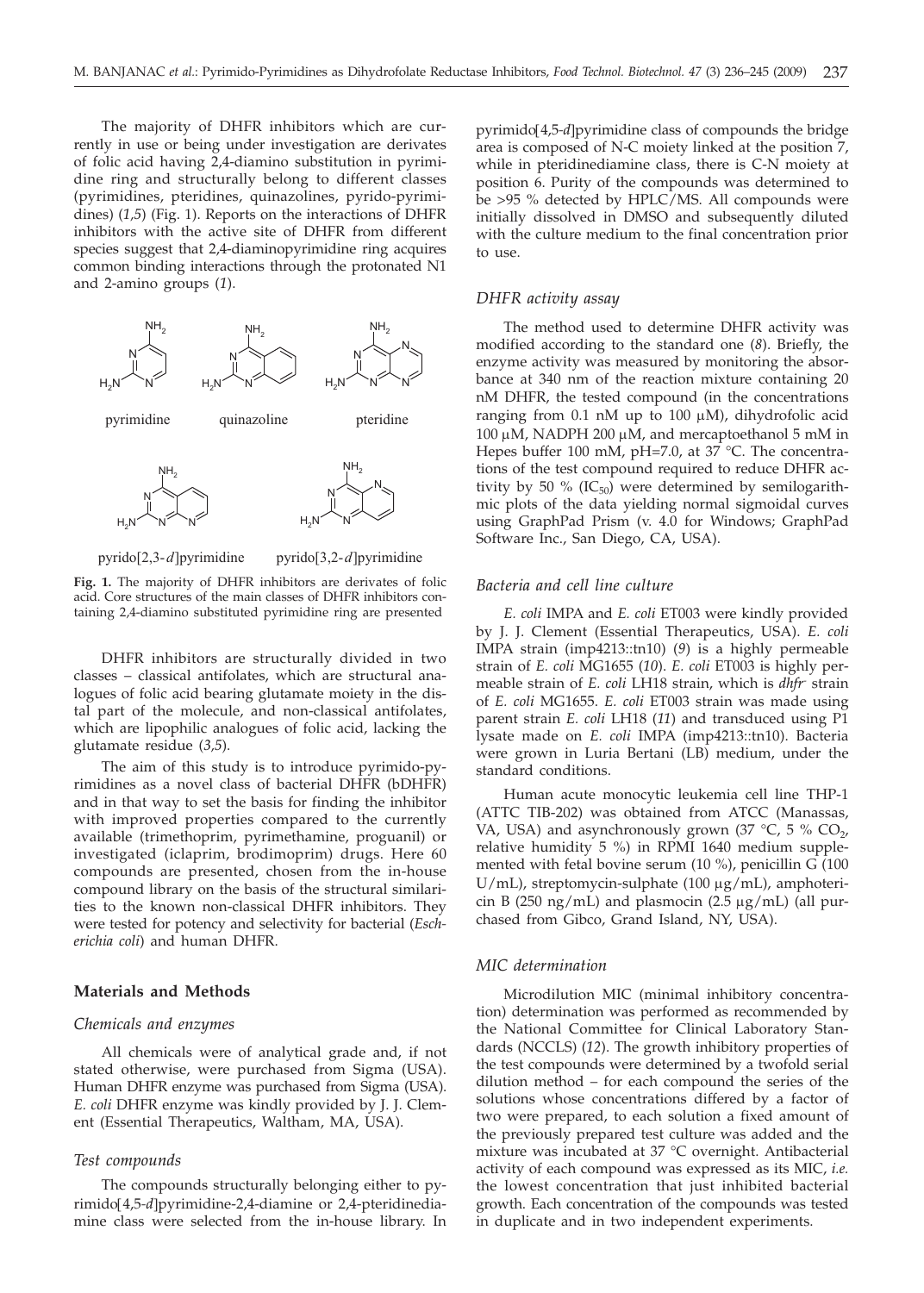### *Proliferation assay*

Cell proliferation assay was performed using Cell-Titer  $96^{\circ}$ AQ<sub>ueous</sub> One Solution Cell Proliferation Assay (Promega) (*13*). THP-1 cells (5·104 cells/well) were placed into 96-well flat bottom microtiter plate in a final volume of  $100 \mu L$  of the medium containing test compounds in the concentrations ranging from 0.1 nM up to 100  $\mu$ M. After 72 hours of cultivation under standard conditions,  $20 \mu L$  of MTS were added into the medium and cells were additionally incubated in the dark at 37 °C for the next 2 hours for colour development. The absorbance was read at the wavelength of 490 nm using the microplate reader Victor2-1420 Multilabel Counter (PerkinElmer, Wellesley, MA, USA). Two independent experiments were performed. The results were expressed as  $EC_{50}$  values (the compound concentration that efficiently inhibited cell growth by 50 %), determined with GraphPad Prism (v. 4.0 for Windows; GraphPad Software Inc., San Diego, CA, USA) from semilogarithmic plots of the data yielding normal sigmoidal curves.

## *Docking study*

Two-dimensional structures of all test compounds were transformed into three-dimensional starting conformations for MOE (molecular operating environment; Chemical Computing Group) using MMFF94 force field. The protonation was adjusted to allow optimal interactions with the protein active site. Crystal structures of both, bDHFR cocrystalized with methotrexate (MTX) (deposited in Protein Data Bank (PDB) as 1RA3) (*14*) and hDHFR cocrystalized with LIH (6-([5-quinolylamino] methyl)-2,4-diamino-5-methylpyrido[2,3-*d*]pyrimidine), a lypophilic antifolate (deposited in PDB as 1KMS) (*15*), were used for molecular docking. GOLD (*16*) was also used for molecular docking, as well as Goldscore fitness function for ranking of the solutions. MOE 2006.08 and GOLD 3.2 were used with default fitness function parameters and default GA options (population size 100, no. of islands 5, no. of operations 100 000). Heavy atom root mean square deviation (RMSD) between the crystal and the best docked structure was 4.2 calculated by smart\_rms utility provided as part of GOLD package.

#### *Molecular dynamics simulations*

The 3D structures of human and bacterial DHFR were taken from the PDB; 1KMS and 1RA3, respectively, and their complexes with **24** were prepared by overlying a low energy conformation of **24** with methotrexate in 1RA3 (*14*) and LIH in 1KMS (*15*). The complexes were completed by the addition of all hydrogen atoms. According to the experimental conditions, all Asp and Glu were negatively charged and all Lys and Arg were positively charged. Histidines were neutral and their protonation site (either  $N_{\delta}$  or  $N_{\epsilon}$ ) was determined according to their neighborhood and probability of H-bond formation. For the purpose of complex simulation within the program suite Amber, ligands were parameterized with the gaff force field (*17*), and charges and missing parameters were determined using the modules Antechamber and Parmcheck. Energy minimization and molecular dynamics (MD) simulations were performed with the Sander modules of the Amber10 package (*18*) using the ff03 force field (*19*). Simulations were performed in explicit solvent (TIP3P water type was used) (*20*) using pe-

riodic boundary conditions with a truncated octahedron as a unit cell. The complex 1KMS-**24** was neutral (*i.e.* protein contained equal number of positively and negatively charged amino acid residues, 25 of each), while to assure neutrality of the  $1RA3-24$  system,  $11$  Na<sup>+</sup> ions were added. The long-range electrostatic interactions were evaluated using Particle Mesh Ewald (PME) method (*21*) with cutoff radius of 11 Å for calculating the real part contributions to electrostatic and van der Waals interactions. The system was optimized before applying MD simulations. Energy minimization was accomplished in three steps: in the first two, the protein-backbone atoms were restrained to the initial position with a harmonic forces of 19 kcal/(mol·Å) and 1 kcal/(mol·Å), respectively, and water molecules and substrate were relaxed. In the third step, the whole system was unrestrained. The time step used during MD simulation was 1 fs. The equilibration was performed in two steps: heating and density adjustment. The heating-up MD simulations (temperature increasing from 0 to 300 K during 20 ps) were performed at constant volume with the protein backbone atoms restrained with a harmonic force of 9 kcal/(mol·Å). Density was adjusted for another 20 ps of MD simulations at constant pressure (restraints as in the previous step). MD production runs were carried out at 300 K for 100 ps. Temperature was controlled by Langevin dynamics with a collision frequency of 1  $ps^{-1}$ .

# **Results and Discussion**

The substances tested in this study were selected from the available in-house compound library on the basis of their structural resemblance to the known non-classi-

Table 1. Structures of the tested 2,4-pteridinediamine derivates

R2

 $NH<sub>2</sub>$ 

| N,<br>$H_2N$   | $\mathsf{N}_\gtrsim$<br>$C_{9}$ $N_{10}$<br>΄6<br>R <sub>1</sub><br>$N^{>C_7}$<br>$N_1$ |                                       |
|----------------|-----------------------------------------------------------------------------------------|---------------------------------------|
| Compound no.   | R1                                                                                      | R2                                    |
| $\mathbf{1}$   | Н                                                                                       |                                       |
| $\overline{2}$ | CH <sub>3</sub>                                                                         |                                       |
| 3              | CH <sub>2</sub> CH <sub>3</sub>                                                         |                                       |
| $\overline{4}$ | CH <sub>2</sub> CH <sub>2</sub> CH <sub>3</sub>                                         |                                       |
| 5              | CH <sub>2</sub> CHCH <sub>2</sub>                                                       |                                       |
| 6              | CH <sub>2</sub> CH <sub>2</sub> CH <sub>2</sub> CH <sub>3</sub>                         |                                       |
| 7              | CH(CH <sub>3</sub> ) <sub>2</sub>                                                       |                                       |
| 8              | H                                                                                       | 3 CHOHCH <sub>3</sub>                 |
| 9              | H                                                                                       | 4 OCH <sub>2</sub> CH <sub>3</sub>    |
| 10             | H                                                                                       | 4NH <sub>2</sub>                      |
| 11             | H                                                                                       | 3 NO <sub>2</sub>                     |
| 12             | CH <sub>3</sub>                                                                         | 3 NO <sub>2</sub>                     |
| 13             | CH <sub>3</sub>                                                                         | 4 COOH                                |
| 14             | CH <sub>3</sub>                                                                         | 4 COOCH <sub>3</sub>                  |
| 15             | H                                                                                       | 3,4 C <sub>3</sub> H <sub>4</sub>     |
| 16             | H                                                                                       | 2,3 C <sub>4</sub> H <sub>4</sub>     |
| 17             | H                                                                                       | 3,4 C <sub>4</sub> H <sub>4</sub>     |
| 18             | Н                                                                                       | 2,3 C <sub>4</sub> H <sub>3</sub> 4Cl |
|                |                                                                                         |                                       |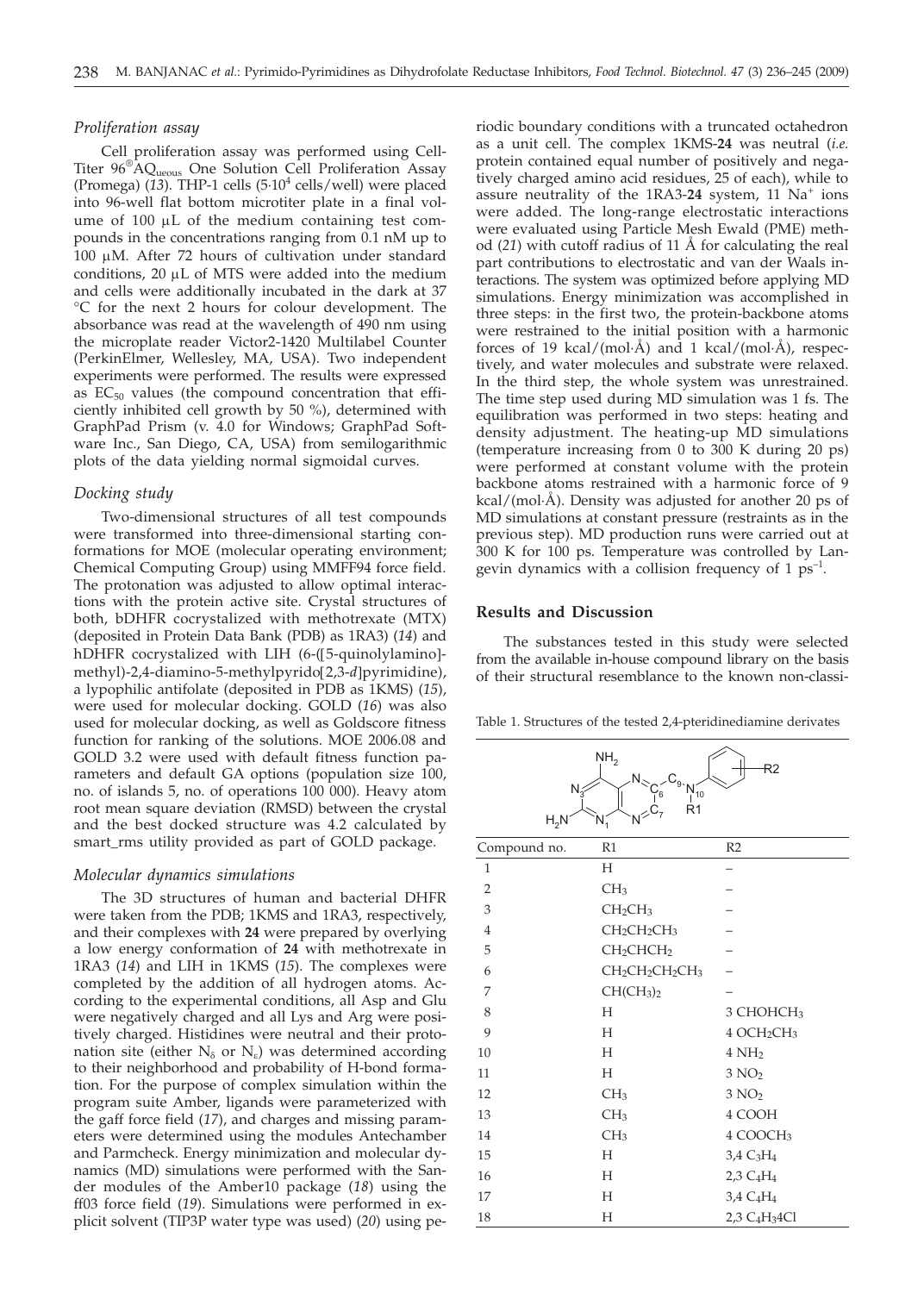cal DHFR inhibitors. Structurally the substances belong to two classes: the first one comprises compounds having pteridine ring (Table 1), while the second one comprises those with pyrimido-pyrimidine ring (Table 2). Some pteridine compounds are well-known DHFR inhibitors, while pyrimido-pyrimidines have not yet been described in literature as DHFR inhibitors. This is why different representatives of this structural class have been chosen for this study, and then it was searched for pteridine substances that were structurally similar to the chosen pyrimido-pyrimidines. Different phenyl or naphthyl derivates were linked to these ring structures by a bridge moiety. In pteridine class the bridge moiety (C-N) was attached at position 6, while in pyrimido-pyrimidines the bridge (N-C) was at position 7, since saturated nitrogen atom was at position 6. Additionally, the majority of pyrimido-pyrimidine derivates had both atoms in the bridge area substituted, while C atom in the bridge area of pteridine derivates was not substituted.

The efficacy and the specificity of the compounds as inhibitors of DHFR were tested in inhibition assays using bacterial (*E. coli*; bDHFR) and human (hDHFR) enzyme, while their growth inhibition properties were determined using highly permeable strain of *E. coli* and its *dhfr* knockout isostrain, and THP-1 cell line, as an eukaryotic model. The obtained results expressed as  $IC_{50}$  values  $(\mu M)$  for the inhibition of the enzymes, as MIC values  $(\mu$ g/mL) for bacterial growth inhibition and as  $EC_{50}$  values  $(\mu M)$  for THP-1 proliferation inhibition are presented in Table 3. In all assays, methotrexate (MTX), a potent inhibitor of both bDHFR (IC<sub>50</sub>=5 nM) and hDHFR (IC<sub>50</sub>=



|            | NH <sub>2</sub>                                                                                                    |                    |                                   |            | NH <sub>2</sub>                                   |                 |                                   |
|------------|--------------------------------------------------------------------------------------------------------------------|--------------------|-----------------------------------|------------|---------------------------------------------------|-----------------|-----------------------------------|
|            | R <sub>2</sub><br>$N_{\tilde{z}}$                                                                                  |                    |                                   |            | R <sub>2</sub><br>N                               |                 |                                   |
|            | $\dot{\mathsf{C}}_{_{10}}$<br>$H_2N$                                                                               |                    |                                   |            | $H_2N$<br>N                                       |                 |                                   |
|            | R <sub>1</sub>                                                                                                     | R3                 |                                   |            | Ŕ1                                                | R <sub>3</sub>  |                                   |
| Compd. no. | R1                                                                                                                 | R <sub>2</sub>     | R3                                | Compd. no. | R1                                                | R2              | R <sub>3</sub>                    |
| 19         | CH <sub>3</sub>                                                                                                    | H                  | $\equiv$                          | 50         | CH <sub>3</sub>                                   | CH <sub>3</sub> | 4CH <sub>3</sub>                  |
| 20         | CH <sub>2</sub> CH <sub>3</sub>                                                                                    | $\mathbf H$        | 4 CH <sub>3</sub>                 | 51         | CH <sub>2</sub> CH <sub>3</sub>                   | CH <sub>3</sub> | 4CH <sub>3</sub>                  |
| 21         | CH <sub>3</sub>                                                                                                    | CH <sub>3</sub>    |                                   | 52         | CH <sub>2</sub> CHCH <sub>2</sub> CH <sub>2</sub> | CH <sub>3</sub> | 4CH <sub>3</sub>                  |
| 22         | CH <sub>3</sub>                                                                                                    | CH <sub>3</sub>    | 4CH <sub>2</sub> OH               | 53         | CH <sub>2</sub> CHCH <sub>2</sub> CH <sub>2</sub> | CH <sub>3</sub> | 4Cl                               |
| 23         | CH <sub>3</sub>                                                                                                    | H                  | $2,3 \text{ C}_4\text{H}_4$       | 54         | CH <sub>3</sub>                                   | CH <sub>3</sub> | $2CH_2CH_3$                       |
| 24         | CH <sub>3</sub>                                                                                                    | CH <sub>3</sub>    | 2,3 C <sub>4</sub> H <sub>4</sub> | 55         | CH <sub>3</sub>                                   | H               | 2OCH <sub>2</sub> CH <sub>3</sub> |
| 25         | CH <sub>3</sub>                                                                                                    | CH <sub>2</sub> OH | 2,3 C <sub>4</sub> H <sub>4</sub> | 56         | CH <sub>2</sub> CH <sub>2</sub> COOH              | H               | 2OCH <sub>2</sub> CH <sub>3</sub> |
| 26         | CH <sub>2</sub> CH <sub>3</sub>                                                                                    | CH <sub>3</sub>    | 2,3 C <sub>4</sub> H <sub>4</sub> |            |                                                   |                 |                                   |
| 27         | CH <sub>2</sub> CH <sub>3</sub>                                                                                    | CH <sub>3</sub>    | 3,4 C <sub>4</sub> H <sub>4</sub> |            |                                                   |                 |                                   |
| 28         | CH <sub>2</sub> CH <sub>2</sub> OH                                                                                 | CH <sub>3</sub>    | 2,3 C <sub>4</sub> H <sub>4</sub> |            |                                                   |                 |                                   |
| 29         | CH <sub>2</sub> COOH                                                                                               | CH <sub>3</sub>    | 2,3 C <sub>4</sub> H <sub>4</sub> |            |                                                   |                 |                                   |
| 30         | $CH_2CH_2CH_3$                                                                                                     | CH <sub>3</sub>    | 2,3 C <sub>4</sub> H <sub>4</sub> |            | NH <sub>2</sub>                                   |                 |                                   |
| 31         | CH <sub>2</sub> CHCH <sub>2</sub>                                                                                  | CH <sub>3</sub>    | 2,3 C <sub>4</sub> H <sub>4</sub> |            | R <sub>2</sub><br>N                               |                 |                                   |
| 32         | CH <sub>2</sub> CH <sub>2</sub> COOH                                                                               | CH <sub>3</sub>    | $2,3 \text{ C}_4\text{H}_4$       |            |                                                   |                 |                                   |
| 33         | $CH2CH2NH2$                                                                                                        | CH <sub>3</sub>    | $2,3 \text{ C}_4\text{H}_4$       |            | $H_2N$                                            |                 |                                   |
| 34         | CHCH <sub>2</sub> CH <sub>2</sub>                                                                                  | CH <sub>3</sub>    | 3,4 C <sub>4</sub> H <sub>4</sub> |            | R <sub>1</sub>                                    |                 |                                   |
| 35         | $CH2CHCH2CH2$                                                                                                      | CH <sub>3</sub>    | 2,3 C <sub>4</sub> H <sub>4</sub> | Compd. no. | R1                                                | R2              |                                   |
| 36         | CH <sub>2</sub> CH <sub>2</sub> CH <sub>2</sub> CH <sub>3</sub>                                                    | CH <sub>3</sub>    | 2,3 C <sub>4</sub> H <sub>4</sub> | 57         | CH <sub>3</sub>                                   | CH <sub>3</sub> |                                   |
| 37         | CH <sub>2</sub> CH <sub>2</sub> CH <sub>2</sub> COOH                                                               | CH <sub>3</sub>    | $2,3 \text{ C}_4\text{H}_4$       | 58         | CH <sub>2</sub> CH <sub>3</sub>                   | CH <sub>3</sub> |                                   |
| 38         | CH <sub>2</sub> CH <sub>2</sub> CH <sub>2</sub> CH <sub>2</sub> CH <sub>3</sub>                                    | CH <sub>3</sub>    | $2,3 \text{ C}_4\text{H}_4$       | 59         | CH <sub>2</sub> CHCH <sub>2</sub> CH <sub>2</sub> | CH <sub>3</sub> |                                   |
| 39         | CH <sub>2</sub> CH <sub>2</sub> CH <sub>2</sub> CH <sub>2</sub> NH <sub>2</sub>                                    | CH <sub>3</sub>    | 2,3 C <sub>4</sub> H <sub>4</sub> |            |                                                   |                 |                                   |
| 40         | $CH_2CH_2CH_2CH_2CH_2NH_2$                                                                                         | CH <sub>3</sub>    | 2,3 C <sub>4</sub> H <sub>4</sub> |            |                                                   |                 |                                   |
| 41         | CH <sub>2</sub> CH <sub>2</sub> OCH <sub>2</sub> CH <sub>3</sub>                                                   | CH <sub>3</sub>    | 2,3 C <sub>4</sub> H <sub>4</sub> |            |                                                   |                 |                                   |
| 42         | CH <sub>2</sub> CH <sub>2</sub> OCH <sub>2</sub> CH <sub>2</sub> CH <sub>3</sub>                                   | CH <sub>3</sub>    | 2,3 C <sub>4</sub> H <sub>4</sub> |            |                                                   |                 |                                   |
| 43         | CH <sub>2</sub> CH <sub>2</sub> OCH <sub>2</sub> CH <sub>2</sub> OH                                                | CH <sub>3</sub>    | 2,3 C <sub>4</sub> H <sub>4</sub> |            | NH <sub>2</sub>                                   |                 |                                   |
| 44         | CH <sub>2</sub> CH <sub>2</sub> CH <sub>2</sub> OCH <sub>2</sub> CH <sub>3</sub>                                   | CH <sub>3</sub>    | 2,3 C <sub>4</sub> H <sub>4</sub> |            | R <sub>2</sub>                                    |                 |                                   |
| 45         | CH <sub>2</sub> (CH <sub>2</sub> ) <sub>2</sub> OCH <sub>2</sub> CH(CH <sub>3</sub> ) <sub>2</sub> CH <sub>3</sub> |                    | 2,3 C <sub>4</sub> H <sub>4</sub> |            |                                                   |                 |                                   |
| 46         | $CH2C6H5$                                                                                                          | CH <sub>3</sub>    | 2,3 $C_4H_4$                      |            | $H_2N$<br>N                                       |                 |                                   |
| 47         | CH <sub>2</sub> CH <sub>2</sub> C <sub>6</sub> H <sub>9</sub>                                                      | CH <sub>3</sub>    | $2,3 \text{ C}_4\text{H}_4$       |            | R <sub>1</sub>                                    |                 |                                   |
| 48         | $CH_2CH_2C_6H_4F$                                                                                                  | CH <sub>3</sub>    | $2,3 \text{ C}_4\text{H}_4$       | Compd. no. | R1                                                | R2              |                                   |
| 49         | CH <sub>2</sub> CH <sub>2</sub> CH <sub>2</sub> C <sub>3</sub> N <sub>2</sub> H <sub>2</sub> CH <sub>3</sub>       | CH <sub>3</sub>    | 2,3 C <sub>4</sub> H <sub>4</sub> | 60         | CH <sub>3</sub>                                   | CH <sub>3</sub> |                                   |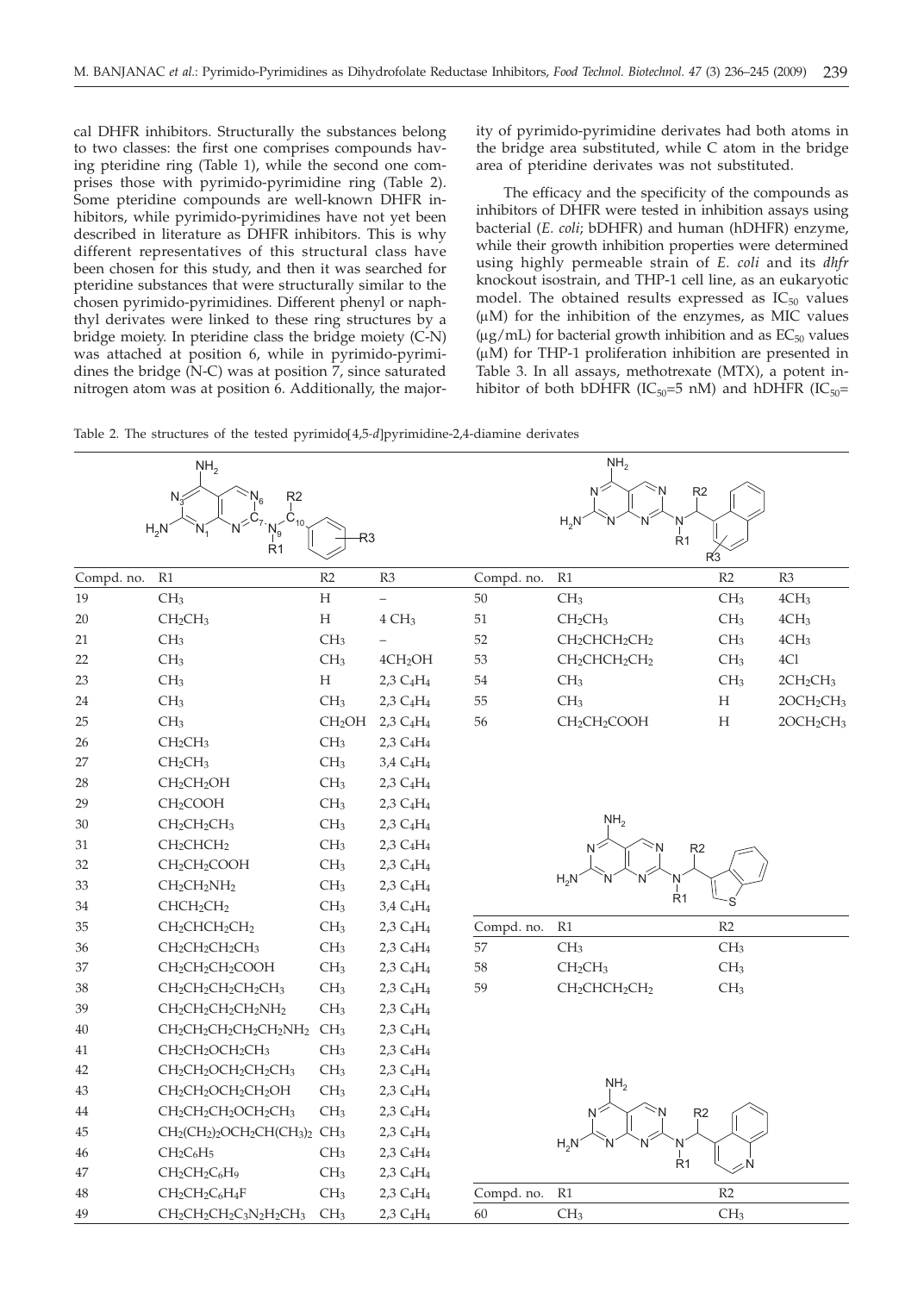| Compd.         | bDHFR | E. coli IMPA                                                               | hDHFR   | THP-1  | Select.                  | Compd.     | bDHFR          | E. coli IMPA                                                                                       | hDHFR          | THP-1  | Select.  |
|----------------|-------|----------------------------------------------------------------------------|---------|--------|--------------------------|------------|----------------|----------------------------------------------------------------------------------------------------|----------------|--------|----------|
| no.            |       | IC <sub>50</sub> /μM MIC/(μg/mL) IC <sub>50</sub> /μM EC <sub>50</sub> /μM |         |        | ratio                    | no.        |                | IC <sub>50</sub> / $\mu$ M MIC/( $\mu$ g/mL) IC <sub>50</sub> / $\mu$ M EC <sub>50</sub> / $\mu$ M |                |        | ratio    |
| $\mathbf{1}$   | 2.2   | $\overline{4}$                                                             | 4.6     | 23.3   | 2.09                     | 32         | 0.93           | >64                                                                                                | 22             | $>100$ | 23.66    |
| $\overline{2}$ | n/a   | $\mathbf{1}$                                                               | n/a     | n/a    | n/a                      | 33         | $\overline{2}$ | $\overline{2}$                                                                                     | >100           | >100   |          |
| 3              | 0.11  | 0.5                                                                        | n/a     | n/a    | n/a                      | 34         | $\overline{4}$ | $\sqrt{4}$                                                                                         | 15             | 13.7   | 3.33     |
| 4              | 0.15  | 0.125                                                                      | 1.6     | 1.6    | 10.67                    | 35         | 0.6            | 0.5                                                                                                | 8              | 10.3   | 13.33    |
| 5              | 0.15  | 0.125                                                                      | 2.0     | 6.2    | 13.33                    | 36         | 1.84           | $\sqrt{2}$                                                                                         | $\overline{4}$ | 39.6   | 2.17     |
| 6              | 0.6   | 0.5                                                                        | $1.7\,$ | 2.6    | 2.83                     | 37         | 2.73           | >64                                                                                                | 19.1           | 87.6   | $7.00\,$ |
| 7              | 0.88  | 0.5                                                                        | $0.8\,$ | 3.1    | 0.91                     | 38         | 1.85           | $\sqrt{2}$                                                                                         | 9              | 12.9   | 4.86     |
| 8              | 19    | >64                                                                        | >100    | 74.1   | 0.26                     | 39         | 4.8            | 8                                                                                                  | 2.8            | 93     | 0.58     |
| 9              | 14    | 32                                                                         | 16      | 31.1   | 1.14                     | 40         | 3              | $\overline{4}$                                                                                     | 3.9            | 36.5   | 1.30     |
| 10             | >100  | > 64                                                                       | $14\,$  | >100   | $\overline{\phantom{0}}$ | 41         | $\mathbf{1}$   | $\mathbf{1}$                                                                                       | 4.9            | 32.6   | 4.90     |
| 11             | n/a   | $\overline{2}$                                                             | n/a     | n/a    | n/a                      | 42         | 3.3            | $\overline{4}$                                                                                     | 29.4           | 19.1   | 8.91     |
| 12             | n/a   | 0.125                                                                      | n/a     | n/a    | n/a                      | 43         | 1.7            | $\overline{2}$                                                                                     | 10.1           | 28.7   | 5.94     |
| 13             | 0.2   | 64                                                                         | n/a     | >100   | n/a                      | 44         | 3.5            | $\overline{4}$                                                                                     | 32.6           | 32.6   | 9.31     |
| 14             | 2.2   | $\overline{2}$                                                             | $0.3\,$ | 19.1   | 0.15                     | 45         | 3.4            | $\overline{4}$                                                                                     | 34             | 12.7   | 10.00    |
| 15             | >100  | >64                                                                        | n/a     | 35.6   | n/a                      | 46         | 0.88           | $\mathbf{1}$                                                                                       | 13             | 14.4   | 14.77    |
| 16             | 11    | $16\,$                                                                     | 0.5     | 32     | 0.05                     | 47         | 2.5            | $\overline{2}$                                                                                     | 7.8            | 12.7   | 3.12     |
| 17             | 48    | 64                                                                         | 21      | $>100$ | 0.44                     | 48         | 1.03           | 0.5                                                                                                | 12.5           | 14.4   | 12.14    |
| 18             | 0.6   | 0.5                                                                        | 0.5     | 2.7    | 0.83                     | 49         | 0.8            | $\mathbf{1}$                                                                                       | 12.4           | 34.9   | 15.50    |
| 19             | 35.7  | >64                                                                        | 82      | $>100$ | 2.30                     | 50         | 0.055          | 0.125                                                                                              | 0.85           | 6      | 15.45    |
| 20             | 21.4  | > 64                                                                       | n/a     | n/a    | n/a                      | 51         | 0.21           | 0.25                                                                                               | $\mathbf{1}$   | 5.2    | 4.76     |
| 21             | 11.2  | 16                                                                         | 9       | $>100$ | 0.80                     | 52         | 3.5            | $\overline{4}$                                                                                     | 12.5           | 11.6   | 3.57     |
| 22             | 6.8   | 16                                                                         | 90.5    | >100   | 0.08                     | 53         | 2.2            | $\overline{2}$                                                                                     | 12.5           | 8.1    | 5.68     |
| 23             | 3.5   | $\overline{4}$                                                             | 9       | 33.8   | 2.57                     | 54         | 3              | 8                                                                                                  | 27.8           | 5.4    | 9.27     |
| 24             | 0.016 | 0.125                                                                      | 16      | 22     | 1000.00                  | 55         | 1.1            | 0.5                                                                                                | 0.98           | 3.4    | 0.89     |
| 25             | 76    | >64                                                                        | 14.1    | 108    | 0.19                     | 56         | 8.3            | >64                                                                                                | 13.6           | >100   | 1.64     |
| 26             | 0.2   | 0.25                                                                       | 17      | 11.6   | 85.00                    | 57         | 0.05           | 0.125                                                                                              | $\overline{2}$ | 15.9   | 40.00    |
| 27             | 3.2   | $\sqrt{4}$                                                                 | 33      | 22.9   | 10.31                    | 58         | 0.15           | 0.125                                                                                              | $\overline{2}$ | 5.7    | 13.33    |
| 28             | 0.3   | 0.25                                                                       | 13.3    | 18.5   | 44.33                    | 59         | 0.27           | 0.25                                                                                               | $\mathbf{1}$   | 5.2    | 3.70     |
| 29             | 21    | >64                                                                        | 59.2    | >100   | 2.82                     | 60         | 0.7            | 0.5                                                                                                | 8.8            | 33.4   | 12.57    |
| 30             | 0.96  | 0.5                                                                        | 15      | $18\,$ | 15.63                    | <b>MTX</b> | 0.005          | >64                                                                                                | 0.001          | 0.01   | 0.20     |
| 31             | 0.4   | $0.5\,$                                                                    | 15      | 13.7   | 37.50                    | <b>TMP</b> | 0.010          | 0.125                                                                                              | >100           | >100   | $\equiv$ |

Table 3. The experimental results of the tested compounds (expressed as  $IC_{50}$ , MIC and  $EC_{50}$  values)

n*/*a – data not available

=1 nM) that inhibits only the growth of eukaryotic cell  $(EC_{50}=10 \text{ nM})$ , and trimethoprim (TMP), a selective inhibitor of bacterial enzyme  $(IC_{50}=10 \text{ nM})$  and bacterial growth (MIC<0.125  $\mu$ g/mL), were used as standard compounds (Fig. 2).

The main structural differences among the compounds within pteridine class arose from the moieties attached to the nitrogen atom (N10) in the bridge area, which were designated as R1, and the moieties attached to phenyl linked to the nitrogen atom (N10), which were designated as R2. Structurally the simplest compound (**1**) within this class, bearing hydrogen as R1, showed IC<sub>50</sub> values in low micromolar range, 2.2 and 4.6  $\mu$ M for bDHFR and hDHFR, respectively. Introduction of methyl group (**2**) instead of hydrogen as R1 increased antibacterial potency of the compound four times, while the extension of the moiety up to three carbon atoms (**4**), caused an increase up to 20 times (IC $_{50}$  0.15  $\mu$ M and MIC  $0.125 \mu g/mL$ , which implies an enhancement of the interactions of R1 groups with atoms in the active site of bDHFR. However, further elongation of R1 moiety (**6**) resulted in fourfold decrease of antibacterial activity. These data suggest that the optimal number of carbon atom units at this position is three or less. It was previously shown that alkylation of N10 in pyrido-pyrimidines (*22,23*) causes tenfold increase of their inhibitory effects toward hDHFR and it was suggested that





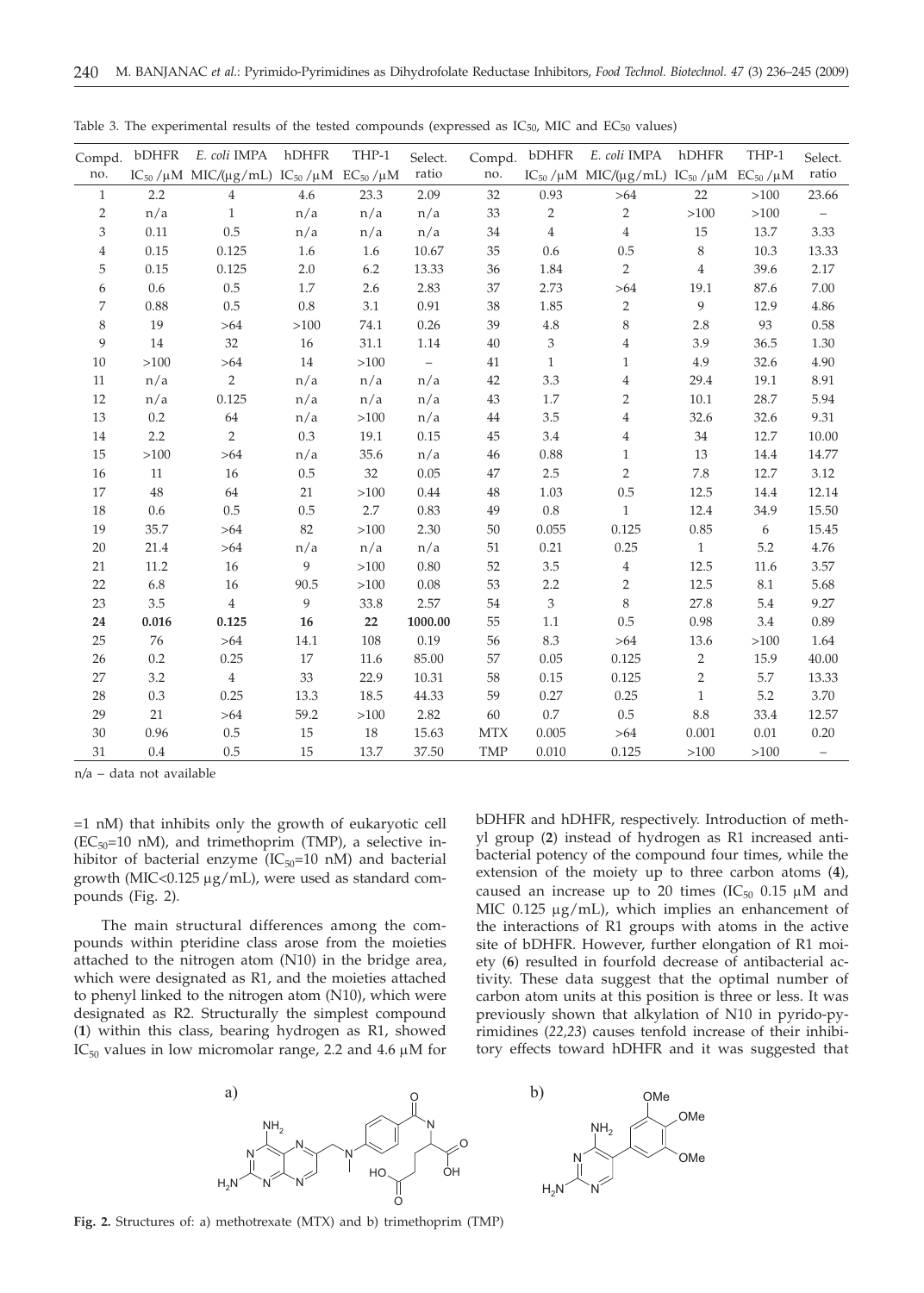N10 substitutions serve to partially restrain the conformational flexibility, thus probably providing additional interactions with the enzyme. However, according to another hypothesis, N10 alkylation has little or no effect on hDHFR inhibition, but affects transport of the compounds into the cells (*24*). The modifications of phenyl group at N10 position in pteridine class caused different effects, *e.g.* the attachment of amino group (**10**) completely abolished antibacterial activity, while the introduction of nitro group (**11**, **12**) caused slight increase of the activity (2- to 8-fold) compared to the compound with just phenyl moiety (**1, 2**). These data suggest the importance of electron-withdrawing group at this position, probably due to the interactions with amino acid residues in the active site of bDHFR enzyme. On the other hand, the attachment of carboxyl group (**13**) did not affect bDHFR inhibition ability, but it resulted in the loss of antibacterial activity. Esterification of this acidic group (**14**) led to 10 times reduced bDHFR inhibition, but interestingly, antibacterial property was restored. Since similar effect was also observed in THP-1 cells, these findings suggest the importance of negatively charged group in disabling the entrance of the compounds into the cell. The presence of phenyl group attached to N10  $(1)$  is favourable compared to  $\alpha$ -linked naphthyl (**16**) for the bDHFR inhibition (phenyl derivate was 5 times more potent than naphthyl); however, the effect was reversed in the case of hDHFR, where phenyl derivate was 8 times less potent than the naphthyl one. The beneficial effect of naphthyl *vs.* phenyl moiety for hDHFR inhibition was also described for other structurally related compounds (quinazolines (*25*), pyrido-pyrimidines (*26*) or deazaaminopterin derivates (*24*)), which is in accordance with the findings that hDHFR active site is larger than the active site in the bacterial enzyme. The positioning of naphthyl moiety seems to be of importance since the b-naphthyl derivate (**17**) showed 5 and 40 times decrease of bDHFR and hDHFR activity, respectively, when compared to the a*-*naphthyl one (**16**). The importance of naphthyl moiety positioning was also observed in the case of both, pyrido-pyrimidines (*24–26*) and 2,4-diamino-8-deazafolate analogues.

To be able to compare the selectivity of the compound for bacterial *vs*. human enzyme, the ratio of  $IC_{50}$ values of bDHFR and hDHFR was calculated. Within pteridine class none of the test compounds showed significant selectivity since the ratio was mainly between 0.1 and 10.

For all tested pteridine derivates, docking simulations predicted the same binding mode for both bDHFR and hDHFR as for methotrexate. The highest scored compound (Table 4) for bDHFR activity was the one with carboxyl moiety attached to phenyl group (**13**), while structurally the simplest one in this class (**1**) had the smallest scores for both bDHFR and hDHFR. Alkylation of N10 was recognized to be preferred for the inhibition of both enzymes. However, the results of docking studies did not correlate with  $IC_{50}$  for bDHFR and recognized neither different effects of phenyl and naphthyl group attached to N10 nor the influence of naphthyl positioning on the inhibition of both enzymes.

Structural differences among the tested compounds belonging to pyrimido-pyrimidine class arose from the

diversities of substituents on nitrogen atom at position 9 (N9) in the bridge area, designated as R1, on carbon atom at position 10 (C10), designated as R2, and substituents positioned on phenyl or naphthyl moiety (attached) at position C10, designated as R3 (Table 2). Few compounds bearing cyclic moieties different than phenyl or naphthyl at C10, chosen in order to estimate the importance of specific cyclic moiety at that particular position, were also tested. Among the tested pyrimido- -pyrimidines, the only compound bearing hydrogen as R3 on the phenyl moiety (**21**), which showed moderate inhibition of both bDHFR (11  $\mu$ M) and hDHFR (9  $\mu$ M), had methyl groups as both R1 and R2, while the compound lacking methyl moiety at the position C10 (**19**) showed higher  $IC_{50}$  for both bDHFR (35.7  $\mu$ M) and hDHFR (82  $\mu$ M). Similar effects were also observed in the case of pyrido-pyrimidine DHFR inhibitors, where methylation at the position N9 caused 15–40 times increase of hDHFR inhibition (*26*). Taken together, these data suggest the importance of small groups as substituents on the atoms in the bridge moiety of these compounds for their activity as inhibitors of DHFR.

The compounds bearing naphthyl instead of phenyl moiety showed strong inhibition of bDHFR (10 to 1000 times more active compared to those with phenyl group), and interestingly, the most active one (**24**) also had methyl groups as both R1 and R2, showing bDHFR inhibition comparable to both trimethoprim and methotrexate  $(IC_{50}=0.016 \mu M)$ . Since it exhibited moderate hDHFR inhibition (IC $_{50}$ =24.7 µM), the selectivity ratio was calculated to be approx. 1000. Among all the tested compounds, this one had the most potent antibacterial properties (MIC= $0.125 \mu g/mL$ ). Like in pteridine class, the positioning of naphthyl moiety seemed to be of importance since 10 times decrease of  $IC_{50}$  values for bDHFR and 2 to 3 times decrease of  $IC_{50}$  values for hDHFR occurred when  $\beta$  (27) was shifted to  $\alpha$ -position (**26**). The elongation of R1 to up to four carbon atoms (**36**) correlated with a decrease of inhibitory effects for bDHFR (IC<sub>50</sub> dropped from 0.016 to 2  $\mu$ M). However, further elongation did not cause additional change of bDHFR inhibition and it seems that N9 substitution may tolerate even larger groups like phenyl (**46**) or phenyl derivates, without affecting activity of the compound. In general, hDHFR inhibition was not very dependent on the size of R1 moiety. The introduction of carboxyl group as part of R1 (**32, 37**) did not affect bDHFR inhibition, but at the same time it caused the loss of antibacterial activity. This phenomenon was independent of the length of alkyl chain and it suggested that the presence of negative charge has no influence on enzyme activity but strongly influences the entrance of the compounds into bacterial cell. Similar effect was also observed in the case of hDHFR and THP-1 growth inhibition.

Growth inhibition of *E. coli* lacking DHFR (ET003 strain, *dhfr–*) was induced with the compounds bearing two or three carbon moieties as R1 and to a smaller extent in the case of four carbon moieties (Table 5). The cyclopropyl moiety as part of R1 seemed to be prerequisite for non-bDHFR antibacterial activity since 5 different compounds (**34, 35, 52, 53, 59**) bearing this moiety showed antibacterial activity for the strain lacking DHFR.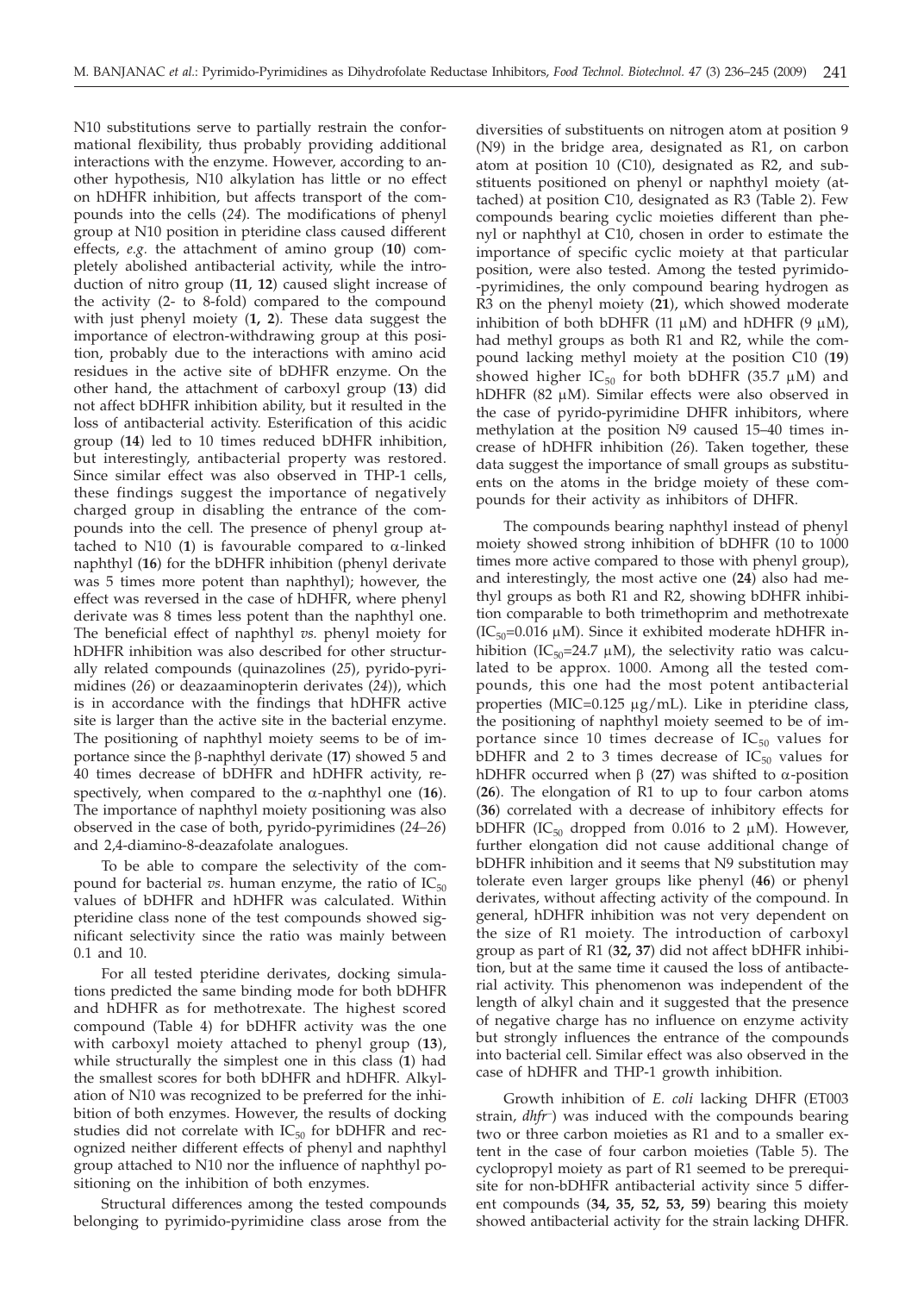| Compd.         |                 | bDHFR        | hDHFR            |                              | Compd.     | bDHFR           |              | hDHFR           |              |
|----------------|-----------------|--------------|------------------|------------------------------|------------|-----------------|--------------|-----------------|--------------|
| no.            | $IC_{50}/\mu M$ | Dock. scores |                  | $IC_{50}/\mu M$ Dock. scores | no.        | $IC_{50}/\mu M$ | Dock. scores | $IC_{50}/\mu M$ | Dock. scores |
| $\mathbf{1}$   | 2.2             | 54.9         | 4.6              | 65.16                        | 32         | 0.93            | 69.54        | 22              | 82.09        |
| 2              | n/a             | 68.29        | n/a              | 81.3                         | 33         | $\overline{2}$  | 68.91        | >100            | 70.9         |
| 3              | 0.11            | 67.99        | n/a              | 83.36                        | 34         | $\overline{4}$  | 58.38        | 15              | 76.10        |
| $\overline{4}$ | 0.15            | 69.95        | 1.6              | 80.78                        | 35         | 0.6             | 63.03        | 8               | 72.09        |
| 5              | 0.15            | 61.69        | 2.0              | 72.21                        | 36         | 1.84            | 69.23        | $\overline{4}$  | 67.85        |
| 6              | 0.6             | 74.8         | 1.7              | 85.06                        | 37         | 2.73            | 70.16        | 19.1            | 86.20        |
| 7              | 0.88            | 69.38        | $0.8\,$          | 80.49                        | 38         | 1.85            | 68.34        | 9               | 69.97        |
| 8              | 19              | 73.98        | >100             | 77.79                        | 39         | $4.8\,$         | 71.88        | 2.8             | 73.87        |
| 9              | 14              | 69.41        | 16               | 76.5                         | 40         | 3               | 70.39        | 3.9             | 69.27        |
| 10             | >100            | 65           | 14               | 77.26                        | 41         | $\mathbf{1}$    | 71.9         | 4.9             | 72.94        |
| 11             | n/a             | 58.31        | n/a              | 67.66                        | 42         | 3.3             | 74.94        | 29.4            | 72.64        |
| 12             | n/a             | 71.12        | n/a              | 75.82                        | 43         | 1.7             | 70.96        | 10.1            | 70.89        |
| 13             | 0.2             | 76.32        | n/a              | 82.77                        | 44         | 3.5             | 57.34        | 32.6            | 75.09        |
| 14             | 2.2             | 71.21        | 0.3              | 85.36                        | $45\,$     | 3.4             | 74           | 34              | 70.01        |
| 15             | >100            | 60.57        | n/a              | 70.87                        | 46         | 0.88            | 65.08        | 13              | 76.87        |
| 16             | $11\,$          | 57.46        | $0.5\,$          | 69.04                        | $47\,$     | $2.5\,$         | 75.75        | 7.8             | 76.48        |
| 17             | 48              | 62.02        | 21               | 73.18                        | 48         | 1.03            | 80.87        | 12.5            | 85.01        |
| 18             | 0.6             | 59.14        | 0.5              | 74.53                        | 49         | $0.8\,$         | 83.19        | 12.4            | 81.03        |
| 19             | 35.7            | 62.84        | 82               | 66.17                        | 50         | 0.055           | 61.74        | 0.85            | 73.4         |
| 20             | 21.4            | 52.12        | n/a              | 63.79                        | 51         | 0.21            | 64.62        | $\mathbf{1}$    | 68.5         |
| 21             | 11.2            | 57.69        | 9                | 65.94                        | 52         | 3.5             | 71.96        | 12.5            | 73.97        |
| 22             | 6.8             | 67.98        | 90.5             | 68.48                        | 53         | 2.2             | 68.86        | 12.5            | 75.79        |
| 23             | 3.5             | 57.15        | $\boldsymbol{9}$ | 69.78                        | 54         | $\mathfrak{Z}$  | 58.43        | 27.8            | 70.52        |
| 24             | 0.016           | 58.92        | 16               | 68.65                        | 55         | 1.1             | 67.02        | 0.98            | 81.82        |
| 25             | 76              | 66.52        | 14.1             | 69.87                        | 56         | 8.3             | 69.35        | 13.6            | 84.01        |
| 26             | 0.2             | 55.2         | 17               | 69.65                        | 57         | 0.05            | 59.9         | 2               | 78.45        |
| 27             | 3.2             | 56.61        | 33               | 71.31                        | 58         | 0.15            | 69.8         | $\overline{2}$  | 74.6         |
| 28             | 0.3             | 68.54        | 13.3             | 65.34                        | 59         | 0.27            | 75.04        | $\mathbf{1}$    | 80.27        |
| 29             | 21              | 71.43        | 59.2             | 85.22                        | 60         | $0.7\,$         | 63.13        | 8.8             | 64.51        |
| 30             | 0.96            | 61.78        | 15               | 74.08                        | <b>MTX</b> | 0.005           | 95.88        | 0.001           | 109.78       |
| 31             | $0.4\,$         | 71.7         | 15               | 74.36                        | <b>TMP</b> | 0.010           |              | >100            |              |

Table 4. Docking scores of the tested compounds for bDHFR and hDHFR compared to the  $IC_{50}$  values

n*/*a – data not available

| Table 5. Minimal inhibitory concentration (MIC) values of the  |  |
|----------------------------------------------------------------|--|
| chosen pyrimido-pyrimidines for wild type E. coli IMPA and its |  |
| <i>dhfr</i> knockout isostrain ( <i>dhfr</i> <sup>-</sup> )    |  |

| Compd. | $MIC/(\mu g/mL)$ |                           |  |  |  |  |
|--------|------------------|---------------------------|--|--|--|--|
| no.    | E. coli IMPA     | E. coli dhfr <sup>-</sup> |  |  |  |  |
| 26     | 0.25             | 16                        |  |  |  |  |
| 27     | 4                | 16                        |  |  |  |  |
| 30     | 0.5              | 16                        |  |  |  |  |
| 31     | 0.5              | 16                        |  |  |  |  |
| 33     | $\overline{2}$   | $\overline{2}$            |  |  |  |  |
| 34     | $\overline{4}$   | $\overline{4}$            |  |  |  |  |
| 35     | 0.5              | 8                         |  |  |  |  |
| 36     | $\overline{2}$   | 16                        |  |  |  |  |
| 40     | $\overline{4}$   | 16                        |  |  |  |  |
| 51     | 0.25             | 16                        |  |  |  |  |
| 52     | 4                | 8                         |  |  |  |  |
| 53     | $\overline{2}$   | $\overline{4}$            |  |  |  |  |
| 54     | 8                | 8                         |  |  |  |  |
| 58     | 0.125            | 16                        |  |  |  |  |
| 59     | 0.25             | 8                         |  |  |  |  |

All this suggests that size and spatial positioning of R1 substituents might be important for achieving interactions with some targets other than DHFR or for mechanisms of unspecified toxicity.

The presence of cyclic structures (**57, 58, 59, 60**) similar to naphthyl moiety at position C10 caused no significant change of inhibitory properties of the compounds, suggesting the importance of the moiety size at this position. On the other hand, introduction of various substituents on naphthyl moiety resulted in different effects depending on substituent positioning and character. For some more general conclusion, more compounds with minimal structural differences on naphthyl moiety should be tested.

Within pyrimido-pyrimidine class, 6 compounds (**24, 26, 28, 31, 32, 57**) with high selectivity ratio were recognized. In general, the selectivity was primarily due to a high potency of the compounds to inhibit bDHFR activity, while the ability to inhibit hDHFR was not influenced significantly. These compounds share some structural similarities in having groups up to three atoms as R1, methyl moiety as R2 and naphthyl (or ben $zo(b)$ thiophenyl – 57) attached to C10. Even a smallest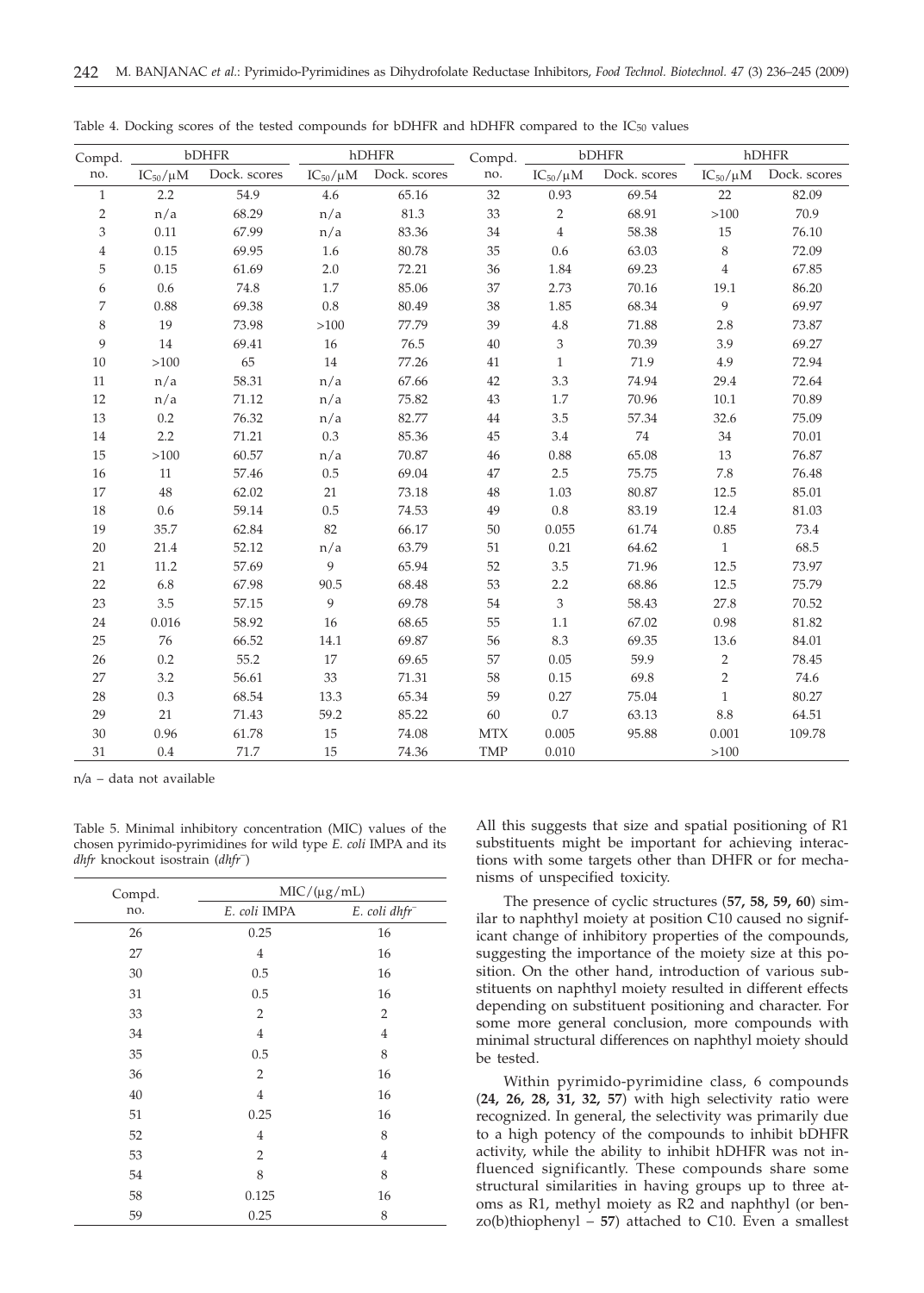modification of these structural motifs led to a decrease of bDHFR inhibition and consequently to the loss of selectivity. Similar effect was observed when any of discriminating motifs was missing, so it seems that high selectivity is strongly related to relative narrow structural motif identity.

The results of docking study (Table 4) were compared to the compound structures and some relations with the compound activities were observed. Docking scores for both enzymes were higher for compounds with bigger group attached to N9 position. In the case of both DHFRs, but especially of hDHFR, the presence of carboxyl group (**32, 37**) correlated with higher docking values, suggesting the importance of negatively charged groups. However, docking results did not reflect the influence of N9 methylation on the activity, the differences that arose from the presence of phenyl *vs.* naphthyl moiety attached to the position 10, as well as the effects of naphthyl moiety positioning. It seems that for both bDHFR and hDHFR the docking scoring did not have predictive impact, since the corresponding scores were not in significant correlation with the results of *in vitro* study  $(IC_{50})$ .

In order to rationalize reasons for high potency and remarkable selectivity of compound **24** towards bDHFR inhibition, the bDHFR-**24** and hDHFR-**24** complexes were subjected to molecular dynamics (MD) simulations. For this purpose the energy-minimized conformation of **24** was overlaid with methotrexate in the active site of bDHFR, with LIH in the active site of hDHFR (Fig. 3) (see Methods) and the complexes were solvated, neutralized and relaxed. During MD simulations, hydrogen bonds, either direct or water-mediated, between the compound **24** and D27, I5, I94 and Y100 in the active site of bDHFR were formed (Fig. 4), which are the same amino acid residues as those that interact with methotrexate in the crystal structure (1RA3). Interaction between **24** and hDHFR was established through the H-bonds with E30, I7 and L22, *i.e.* with some of the amino acid residues LIH interacts as well. Although MD simulations did not show substantial difference between **24** bindings to the active site of the two enzymes, it revealed slightly larger number of H-bonds formed between **24** and bDHFR than between **24** and hDHFR. However, it should be stressed that the simulations were quite short.

hDHFR is a neutral molecule at physiological conditions unlike highly negatively charged bDHFR and it might be possible that favourable electrostatic forces are one of the reasons for high affinity of compound **24** towards bDHFR. Further on, the binding site entrance is wider in bDHFR than in hDHFR, enabling easier accommodation of **24**, especially the bulky naphthyl moiety, into the bDHFR binding site than into that of hDHFR and its binding in a specific way. Nevertheless, further studies are needed for understanding the mechanism responsible for high activity and selectivity of this compound.

# **Conclusions**

Compounds with pyrimido-pyrimidine structure as a novel class of DHFR inhibitors are proposed here. Some of them have shown promising behaviour in bDHFR in-



**Fig. 3.** Overlay of: a) compound **24** (green/blue) with methotrexate (yellow) in the bDHFR active site; b) compound **24** (green/ blue) with LIH (yellow) in the hDHFR active site



**Fig. 4.** Some of the hydrogen bonds between the compound **24** and bDHFR formed during 100 ps of MD simulation at room temperature. The substrate is shown as stick representation, the water molecules as ball and stick representation, and the protein amino acid residues as lines, with the amino acid residues interacting with the compound **24** by direct hydrogen bonds slightly highlighted. For the purpose of clarity only hydrogen atoms in water molecules are shown

hibition and their unique and distinctive structural preferences could be a base for selectivity towards inhibition of bacterial *vs.* human enzyme.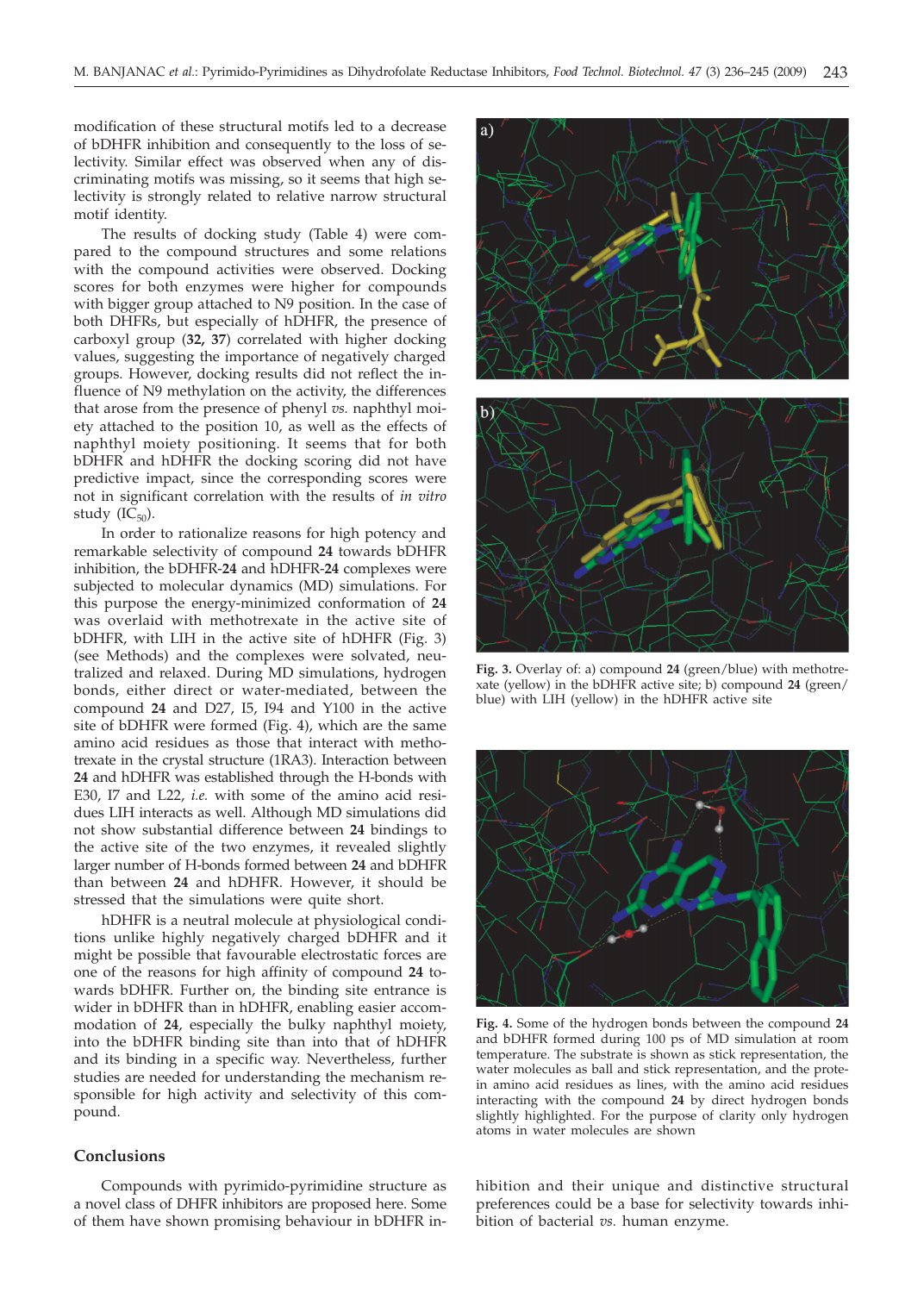Screening results suggest a high importance of the group size linked to the atoms in the bridge area. The pteridine class of the compounds favours up to three- -atom group linked to nitrogen atom in the bridge moiety, while pyrimido-pyrimidines prefer just methyl group for bDHFR inhibition. Furthermore, in the case of pyrimido-pyrimidines, naphthyl moiety linked by the bridge area seems to be preferred over phenyl moiety for bDHFR inhibition, which is opposite to the findings for the compounds belonging to other structurally similar classes. The negatively charged group seems to be of a great importance for the entrance of the compounds belonging to both tested classes into the cell.

High selectivity of a few pyrimido-pyrimidines occurs due to a higher potency of bDHFR inhibition without effects on hDHFR inhibition. It seems that these few compounds might have the stringent structure freedom and flexibility, based on the specific combination of prerequisite structural motifs that enables them to fit into bDHFR active site in relatively specific manner. The active site of hDHFR being larger than the one of bDHFR may not have stringency to accommodate these structures, so it may not 'recognize' this unique and specific structural motif in a manner like bDHFR active site does. As a consequence, a few pyrimido-pyrimidine compounds, carrying specific combination of substituents, exhibit stronger bDHFR inhibition and consequently higher selectivity ratio.

Virtual screening of the compounds with described properties may be inconclusive in some cases; however, together with the results of experimental studies may provide better understanding of the inhibition process. Presented results will help to set the basis for designing new small molecules, inhibitors of DHFR, with interesting and potentially selective antibacterial properties.

#### *Acknowledgements*

The authors wish to acknowledge helpful discussions with the members of Essential Therapeutics, Waltham, Massachusetts, USA, especially to Dr J. J. Clements and Dr Pat Connely. J. D. is supported by grant MZOS RH #006-0061194-1218.

### **References**

- *1.* A. Gangjee, W. Li, J. Yang, R.L. Kisliuk, Design, synthesis, and biological evaluation of classical and nonclassical 2- -amino-4-oxo-5-substituted-6-methylpyrrolo[*3,2-d*]pyrimidines as dual thymidylate synthase and dihydrofolate reductase inhibitors, *J. Med. Chem. 51* (2008) 68-76.
- *2.* J. Feng, S. Goswami, E.E. Howell, R67, the other dihydrofolate reductase: Rational design of an alternate active site configuration, *Biochemistry, 47* (2008) 555-565.
- *3.* B.I. Schweitzer, A.P. Dicker, J.R. Bertino, Dihydrofolate reductase as a therapeutic target, *FASEB J. 4* (1990) 2441- 2452.
- *4.* A. Gangjee, H.D. Jain, S. Kurup, Recent advances in classical and non-classical antifolates as antitumor and antiopportunistic infection agents: Part I, *Anticancer Agents Med. Chem. 7* (2007) 524-542.
- *5.* A. Gangjee, H.D. Jain, S. Kurup, Recent advances in classical and non-classical antifolates as antitumor and antiopportunistic infection agents: Part II, *Anticancer Agents Med. Chem. 8* (2008) 205-231.
- *6.* A. Gangjee, S. Kurup, O. Namjoshi, Dihydrofolate reductase as a target for chemotherapy in parasites, *Curr. Pharm. Des. 13* (2007) 609-639.
- *7.* I.M. Kompis, K. Islam, R.L. Then, DNA and RNA synthesis: Antifolates, *Chem. Rev. 105* (2005) 593-620.
- *8.* J.J. Burchall, G.H. Hitchings, Inhibitor binding analysis of dihydrofolate reductases from various species, *Mol. Pharmacol. 1* (1965) 126-136.
- *9.* B.A. Sampson, R. Misra, S.A. Benson, Identification and characterization of a new gene of *Escherichia coli* K-12 involved in outer membrane permeability, *Genetics, 122* (1989) 491-501.
- *10.* K.F. Jensen, The *Escherichia coli* K-12 'wild types' W3110 and MG1655 have an rph frameshift mutation that leads to pyrimidine starvation due to low pyrE expression levels, *J. Bacteriol. 175* (1993) 3401-3407.
- *11.* E.E. Howell, P.G. Foster, L.M. Foster, Construction of a dihydrofolate reductase-deficient mutant of *Escherichia coli* by gene replacement, *J. Bacteriol. 170* (1988) 3040-3045.
- *12.* Methods for dilution antimicrobial susceptibility tests for bacteria that grow aerobically, NCCLS, M7-A7 26, Wayne, PA, USA (2003).
- *13.* T. Mosmann, Rapid colorimetric assay for cellular growth and survival: Application to proliferation and cytotoxicity assays, *J. Immunol. Methods, 65* (1983) 55-63.
- *14.* M.R. Sawaya, J. Kraut, Loop and subdomain movements in the mechanism of *Escherichia coli* dihydrofolate reductase: Crystallographic evidence, *Biochemistry, 36* (1997) 586- 603.
- *15.* A.E. Klon, A. Héroux, L.J. Ross, V. Pathak, C.A. Johnson, J.R. Piper, D.W. Borhani, Atomic structures of human dihydrofolate reductase complexed with NADPH and two lipophilic antifolates at 1.09 Å and 1.05 Å resolution, *J. Mol. Biol. 320* (2002) 677-693.
- *16.* G. Jones, P. Willett, R.C. Glen, A.R. Leach, R. Taylor, Development and validation of a genetic algorithm for flexible docking, *J. Mol. Biol. 267* (1997) 727-748.
- *17.* J. Wang, R.M. Wolf, J.W. Caldwell, P.A. Kollman, D.A. Case, Development and testing of a general Amber force field, *J. Comput. Chem. 25* (2004) 1157-1174.
- *18.* Amber10, The Amber Molecular Dynamics Package, University of California, San Francisco, CA, USA (2008) (*http:// ambermd.org*).
- *19.* Y. Duan, C. Wu, S. Chowdhury, M.C. Lee, G. Xiong, W. Zhang, R. Yang, P. Cieplak, R. Luo, T. Lee, J. Caldwell, J. Wang, P. Kollman, A point-charge force field for molecular mechanics simulations of proteins based on condensed- -phase quantum mechanical calculations, *J. Comput. Chem. 24* (2003) 1999-2012.
- *20.* M.W. Mahoney, W.L. Jorgensen, A five-site model for liquid water and the reproduction of the density anomaly by rigid, nonpolarizable potential functions, *J. Chem. Phys. 112* (2000) 8910-8922.
- *21.* T. Darden, D. York, L. Pedersen, Particle mesh Ewald An NlogN method for Ewald sums in large systems, *J. Chem. Phys. 98* (1993) 10089-10092.
- *22.* A. Gangjee, A. Vasudevan, S.F. Queener, R.L. Kisliuk, 6- -substituted 2,4-diamino-5-methylpyrido[2,3-*d*]pyrimidines as inhibitors of dihydrofolate reductases from *Pneumocystis carinii* and *Toxoplasma gondii* and as antitumor agents, *J. Med. Chem. 38* (1995) 1778-1785.
- *23.* A. Gangjee, A. Vasudevan, S.F. Queener, Synthesis and biological evaluation of nonclassical 2,4-diamino-5-methylpyrido[*2,3-d*]pyrimidines with novel side chain substituents as potential inhibitors of dihydrofolate reductases, *J. Med. Chem. 40* (1997) 479-485.
- *24.* J.R. Piper, C.A. Johnson, C.A. Krauth, R.L. Carter, C.A. Hosmer, S.F. Queener, S.E. Borotz, E.R. Pfefferkorn, Lipo-